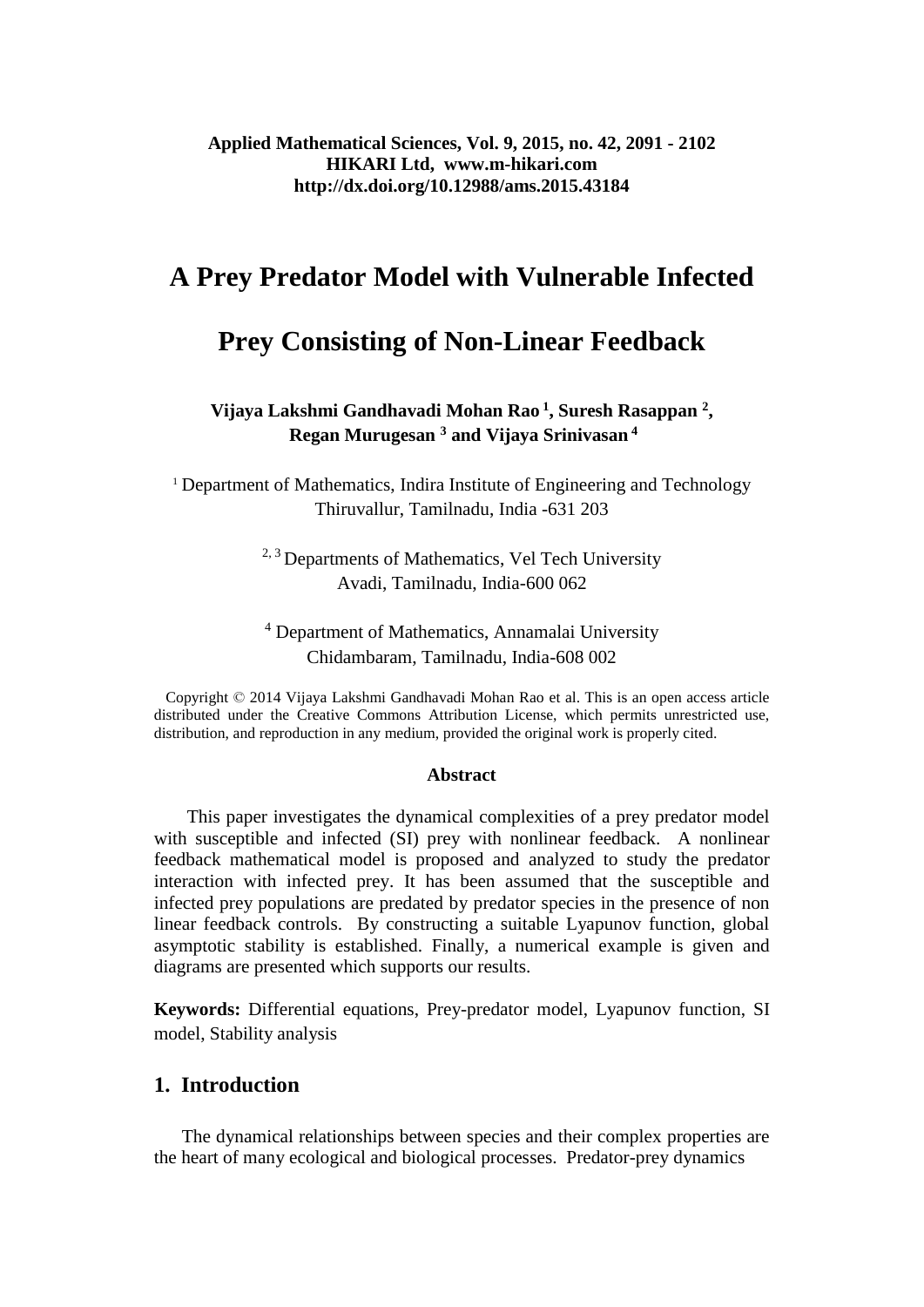are well studied in the process of control of some ecosystems. In recent years, a significant number of the published papers on the mathematical discrete time models of biology discussed the system of differential equations and the associated numerical methods. Mathematical models on prey predator systems create a major interest during the last few decades. Study of such system with discrete models and continuous models can be found in [1-22].

Discrete time models give rise to more efficient computational models for numerical simulations and it exhibits more plentiful dynamical behaviours than a continuous time model of the same type. The pioneering work of Lotka and Volterra, the theoretical investigation of predator-prey systems in mathematical ecology has advanced greatly. An important extension was carried by Anderson and May, who divided the prey populations into susceptible and infected. One of the important conclusions that were obtained is that the existence of unhealthy prey can destabilized the balance between prey and predator.

 The recent 50 years have seen an explosion of interest in the study of nonlinear dynamical systems. It is currently very much in vogue to study preypredator system with functional responses and controls.

A functional response of the predator to the prey density in population dynamics refers to the change in the density of prey attached per unit time per predator as the prey density changes. Two species models like Holling type II, III and IV of predator to its prey have been extensively discussed in the literature. Leslie-Gower predator- prey model with variable delays, bifurcation analysis with time delay, global stability in a delayed diffusive system has been studied. Limit cycles for a generalized Gause type predator- prey model with functional response, three tropic level food chain system with Holling type IV functional responses, the discrete Nicholson Bailey model with Holling type II functional response and global dynamical behavior of prey-predator system has been revisited. Complex dynamic behavior of three species has been studies. Epidemiology models are routinely used nowadays to understand the spread of infectious diseases with the goal to determine vaccination policies possible to eradicate them, the SIR models, the effect of exotic species on a system of native prey-predator populations has been studied. [23-27].

 The purpose of this paper is to study the dynamics of existence of infected prey effect the prey predator relationship with non-linear feedback control [28- 32]. In this we assumed the susceptible and infected prey populations are predated by predator species by introducing modified Michaelis – Menten – Holling functional response [33].

Various Numerical simulations are then carried out to investigate the relationships between parameters of the model and the effects of the disease on the species.

This paper is organized as follows: In section 2 we have given problem statement. In section 3, we introduce the model and presented the related diagrams.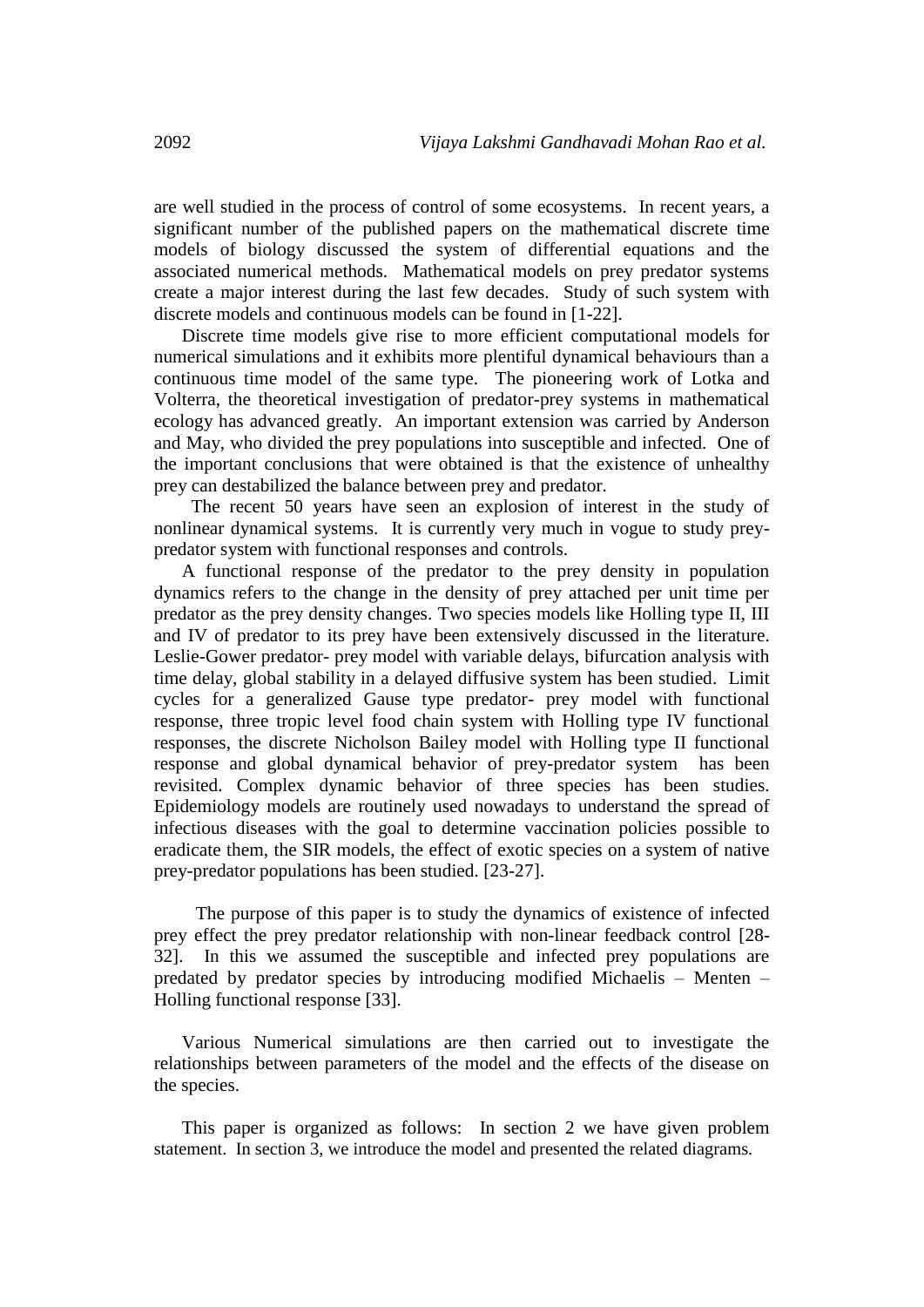In section 4 we introduce the nonlinear feedback controls and obtain Global stability conditions by constructing Lyapunov function. In section 5, we presented some numerical simulations that carried out to investigate the relationships between parameters of the model and the effects of the disease on the populations. Finally, the last section 6, is devoted to the conclusion and remarks.

## **2. Problem Statement**

Consider the chaotic system described by the dynamics

$$
\dot{x} = Ax + f(x) + u \tag{1}
$$

where  $x \in R^n$  is the state of the system, A is the  $n \times n$  matrix of the system parameters, the matrix A have some unknown parameters.  $f: R^n \to R^n$  is the nonlinear part of the system.  $u \in R^n$  is the adaptive feedback controller.

The global control problem is essentially to find feedback controller  $u$ , so as to stabilize the dynamics (1) for all initial conditions  $x(0) \in R^n$ , i.e.  $\lim_{t \to \infty} ||x(t)|| = 0$ 

for all initial conditions  $x(0) \in R^n$ .

Lyapunov function methodology is used for establishing the feedback control of the system (1).

By the Lyapunov function methodology, a candidate Lyapunov function is taken as

$$
V(x) = x^T P x \tag{2}
$$

where  $P$  are  $n \times n$  positive definite matrix.

Note that  $V: \mathbb{R}^n \to \mathbb{R}^n$  is a positive definite function by construction. It is assumed that the parameters of the system (1) are measurable.

If a controller  $u$  found such that

$$
\dot{V}(x) = -x^T Q x \tag{3}
$$

where  $Q$  are positive definite matrix, then  $\dot{V}$  is a negative definite function.

Hence, by Lyapunov stability theory (Hahn, 1967,[34]), the dynamics (1) is globally exponentially stable and hence the condition  $\lim_{t\to\infty} ||x(t)|| = 0$  will be *t* satisfied for all initial conditions  $x(0) \in R^n$ .

Then the states of the system (1) will be globally asymptotically stable.

### **3. System Description**

The model can be written as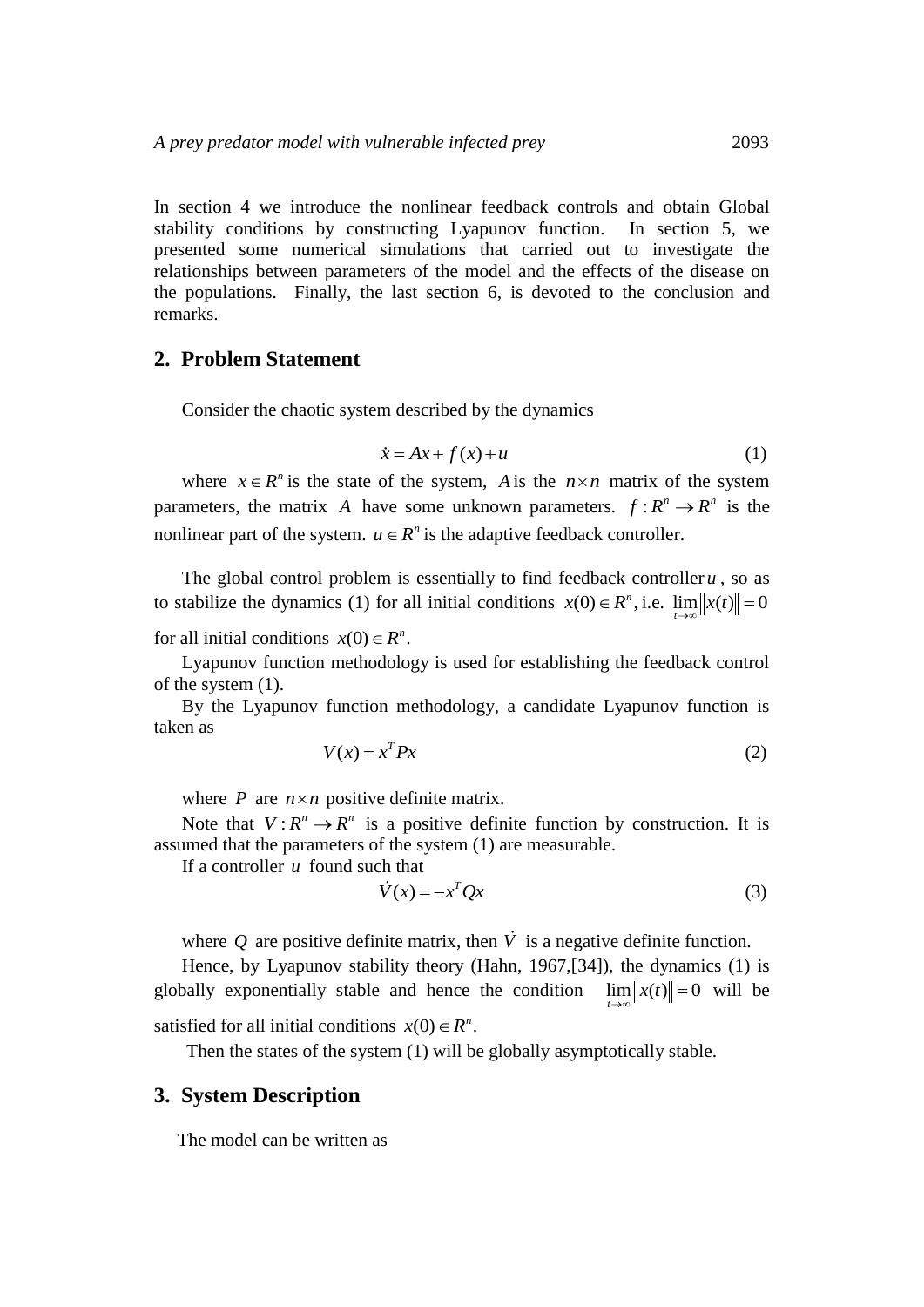$$
\dot{X}_1 = rX_1(1 - \frac{X_1}{K}) - PX_1X_2
$$
\n
$$
\dot{X}_2 = PX_1X_2 - \frac{\gamma X_2X_3}{X_3 + \gamma \beta X_2}
$$
\n
$$
\dot{X}_3 = \frac{e\gamma X_2X_3}{X_3 + \gamma \beta X_2} - dX_3
$$
\n(4)

here  $X_1$  is the susceptible prey population,  $X_2$  is the infected prey,  $X_3$  is the predator, r is the growth rate, K the carrying capacity, P the incidence rate,  $\gamma$ the total attack rate for predator,  $\beta$  the handling time,  $e$  the conversion efficiency and *d* the death rate of predator. Also,  $2^{21}3$  $3 + \mu \mathbf{r}_2$  $X_{2}X$  $X_3 + \gamma \beta X$ γ  $+\gamma\beta$ and  $\frac{c_1}{1} \frac{A_2 A_3}{1}$  $3 + \mu \mathbf{r}_2$  $e\gamma X_2 X$  $X_3 + \gamma \beta X$ ?γ  $+\gamma\beta$ are the Michaelis-Menten-Holling functional and numerical response. Let us we reduce Michaelis-Menten-Holling functional and numerical response. Let us<br>the number of parameters by  $x_1 = \frac{X_1}{K}$ ,  $x_2 = \frac{Y_2}{K}$ ,  $x_3 = \frac{X_3}{\sqrt{2K}}$ ,  $t = r$  $\frac{X_1}{K}$ ,  $x_2 = \frac{Y_2}{K}$ ,  $x_3 = \frac{X_3}{\gamma \beta K}$  $=\frac{X_1}{K}$ ,  $x_2 = \frac{Y_2}{K}$ ,  $x_3 = \frac{X_3}{\gamma \beta K}$ ,  $t = r\tau$  and we suppose  $k = \frac{PK}{r}$ ,  $b = \frac{\gamma}{r}$ ,  $c = \frac{e}{r}$ ,  $a = \frac{d}{r}$  $\frac{r}{r}$ ,  $b = \frac{\gamma}{r}$ ,  $c = \frac{e}{r\beta}$ ,  $a = \frac{a}{r}$  $=\frac{PK}{r}, b=\frac{\gamma}{r}, c=\frac{e}{r\beta}, a=\frac{d}{r}$ 

The modified Michaelis-Menten-Holling prey predator with vulnerable infected prey dynamics [33] is described by

$$
\dot{x}_1 = x_1(1 - x_1) - kx_1x_2
$$
\n
$$
\dot{x}_2 = kx_1x_2 - b\frac{x_2x_3}{x_3 + x_2}
$$
\n
$$
\dot{x}_3 = c\frac{x_2x_3}{x_3 + x_2} - ax_3
$$
\n(5)

where  $a = 0.2$ ,  $b = 0.9$ ,  $c = 0.2$  are constant parameters and k is varying parameter. When  $0 < k < 0.6$ , the system reached the equilibrium states. The equilibrium points are  $(1,0,0)$ .

Figure 1 depicts the equilibrium trajectories of the system [33].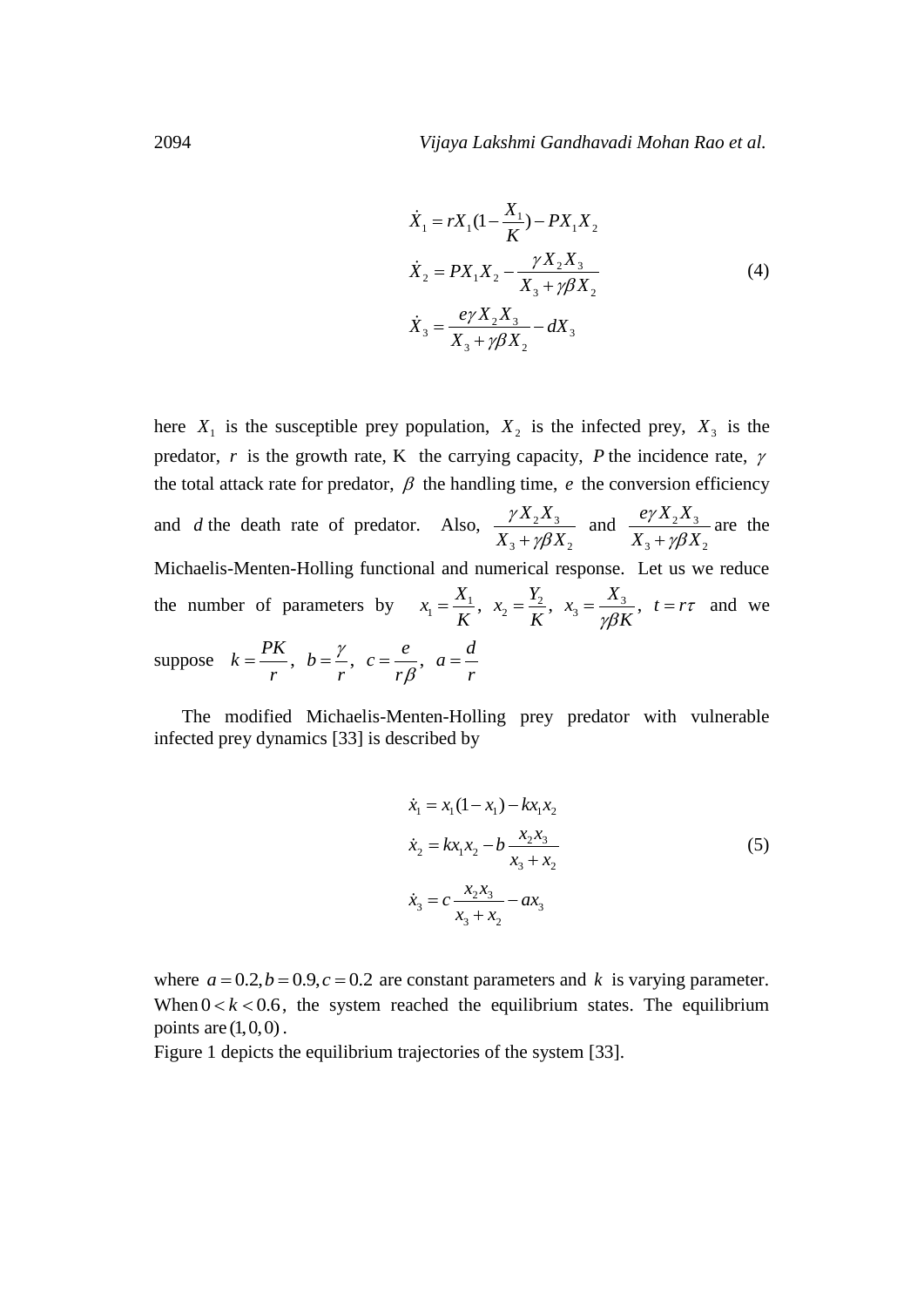

**Figure 1 Equilibrium 0 < k < 0.6**

When  $0.6 < k < 1.8$ , the system reached the equilibrium states  $(x^*, y^*, z^*)$ . The equilibrium point depends on the value of *k* . Figure 2 and Figure 3 depict the equilibrium trajectories of the system at  $k = 0.75$  [33].



**Figure 2 when 0.6 < k < 0.8, k= 0.75**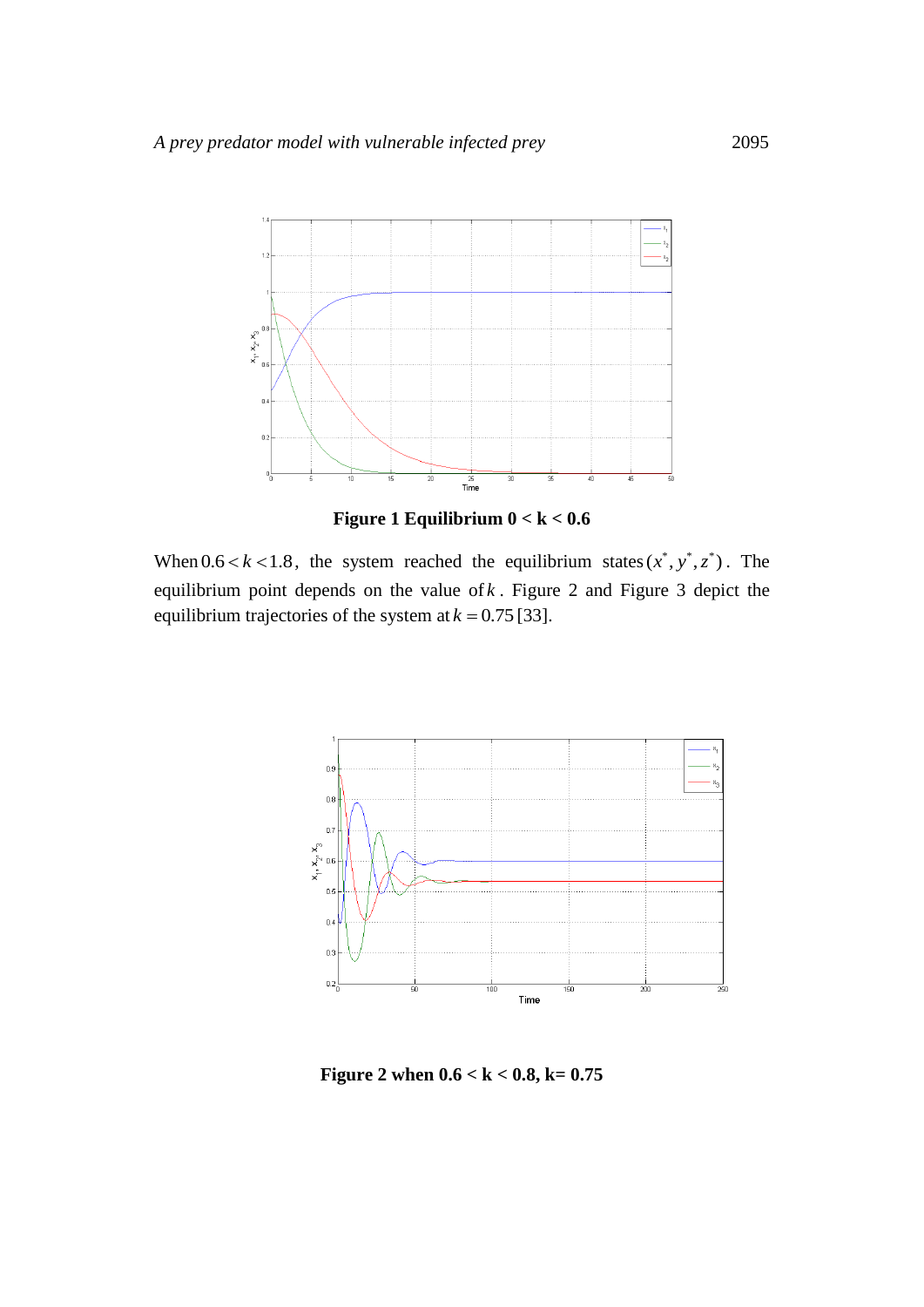

**Figure 3 when 0.6 < k < 0.8, k= 0.75**

When  $1.8 < k < 1.9$ , the system reached the dynamical behaviours such as holf bifurcation, limit cycles etc. Figure 4 depict the stable limit cycle of the system at  $k = 1.85$  [33].



**Figure 4 k = 1.85**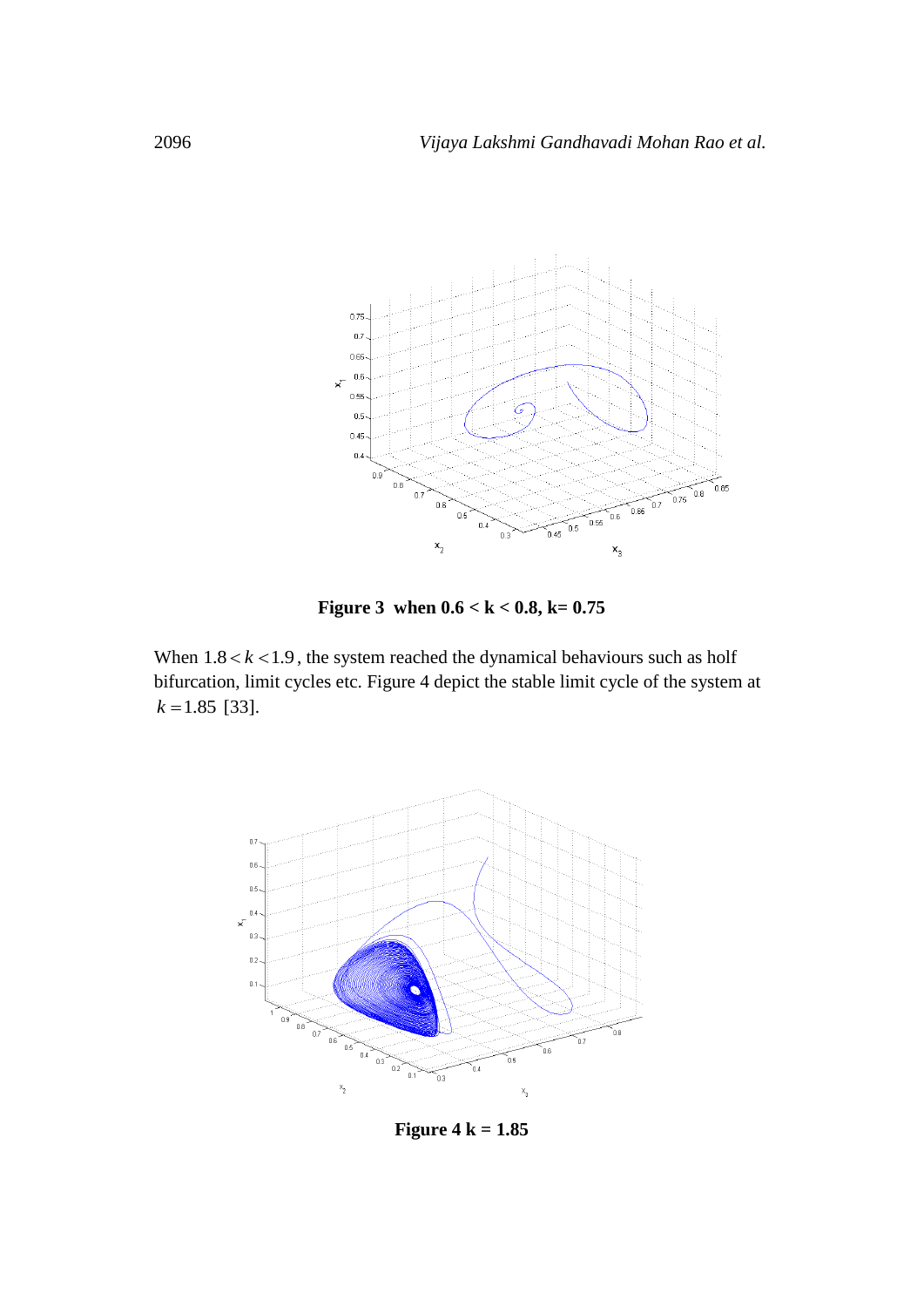## **4. A Prey Predator Model with Vulnerable Infected Prey consisting of Non-linear feedback controls**

The modified Michaelis-Menten-Holling prey predator with vulnerable infected prey dynamics [33] is described by

$$
\dot{x}_1 = x_1(1 - x_1) - kx_1x_2 + u_1
$$
\n
$$
\dot{x}_2 = kx_1x_2 - b\frac{x_2x_3}{x_2 + x_3} + u_2
$$
\n
$$
\dot{x}_3 = c\frac{x_2x_3}{x_2 + x_3} - ax_3 + u_3
$$
\n(6)

where  $x_1, x_2, x_3$  are the state variables and  $a, b, c, k$  are positive parameters.

In this paper, we introduce the adaptive feedback procedure to design the controllers  $u_1, u_2, u_3$ . Where  $u_1, u_2, u_3$  are feedback controllers, which is the function of the state variables. As long as these feedbacks stabilize system (6) converge to zero as the time t goes to infinity. That means that, this gives the system (6)

 $\lim \| x(t) \| = 0$ *t*  $\rightarrow \infty$ 

The candidate Lyapunov function is taken as

$$
V(x_1, x_2, x_3) = \frac{1}{2}x_1^2 + \frac{1}{2}x_2^2 + \frac{1}{2}x_3^2
$$
 (7)

Differentiating (7) along the trajectories of the system (6), the simple calculation gives s<br>
=  $x_1(x_1(1-x_1) - kx_1x_2 + u_1)$ 

Unterminaling (7) along the trajectories of the system (0), the simple

\n
$$
\dot{V}(x_1, x_2, x_3) = x_1(x_1(1 - x_1) - kx_1x_2 + u_1) + x_2(kx_1x_2 - b\frac{x_2x_3}{x_2 + x_3} + u_2) + x_3(c\frac{x_2x_3}{x_2 + x_3} - ax_3 + u_3)
$$
\n(8)

We defined the feedback controllers as follows

$$
u_1 = kx_1x_2 - 2x_1 + x_1^2
$$
  
\n
$$
u_2 = \frac{x_2x_3}{x_2 + x_3} - x_2 - kx_1x_2
$$
  
\n
$$
u_3 = -c\frac{x_2x_3}{x_2 + x_3}
$$
\n(9)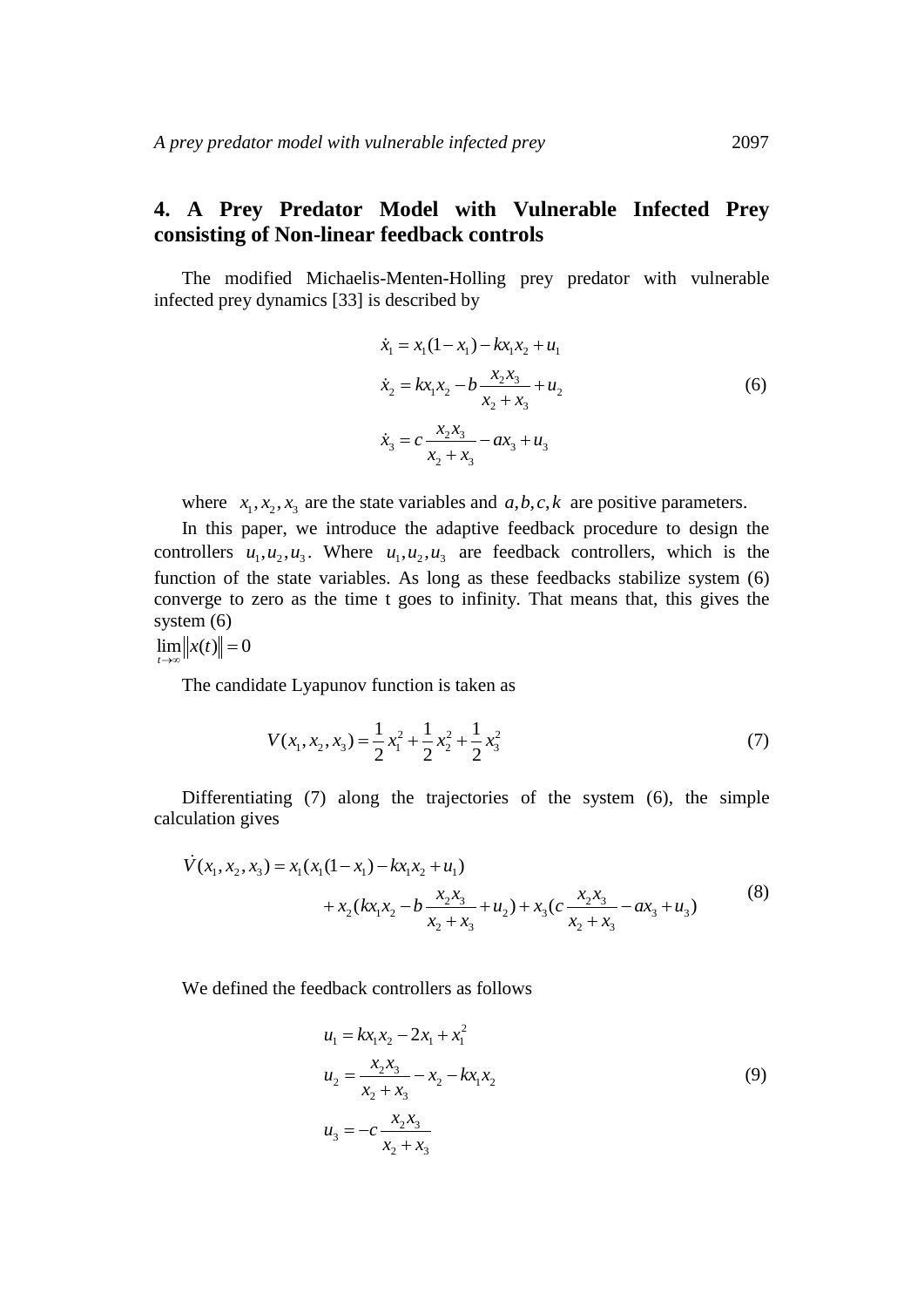Substituting equation (9) into (8), then its implies that

$$
\dot{V} = -x_1^2 - x_2^2 - ax_3^2 \tag{10}
$$

which is a negative definite function.

Thus by Lyapunov stability theory [33], the modified Michaelis-Menten-Holling prey predator with vulnerable infected prey dynamics (6) is asymptotically stable.

**Theorem 1:** The modified Michaelis-Menten-Holling prey predator with vulnerable infected prey dynamics (6) is asymptotically stable with the feedback (9).

## **5. Numerical Simulation**

In this section, we undertake the numerical simulations of the prey-predator system with vulnerable infected prey consisting of nonlinear feedback.

For the numerical simulations, the fourth order Runge-Kutta method is used to solve the differential equations (6) with the feedback controllers  $u_1, u_2, u_3$ .

The initial values of the master system (5) are chosen as<br>  $x_1(0) = 0.125$ ,  $x_2(0) = 0.625$ ,  $x_3(0) = 0.941$ 

$$
x_1(0) = 0.125
$$
,  $x_2(0) = 0.625$ ,  $x_3(0) = 0.941$ 

Figure 5 depicts the stable equilibrium points due to the nonlinear feedbacks  $u_1, u_2, u_3$ .



**Figure 5 the stable equilibrium points due to the nonlinear feedbacks.**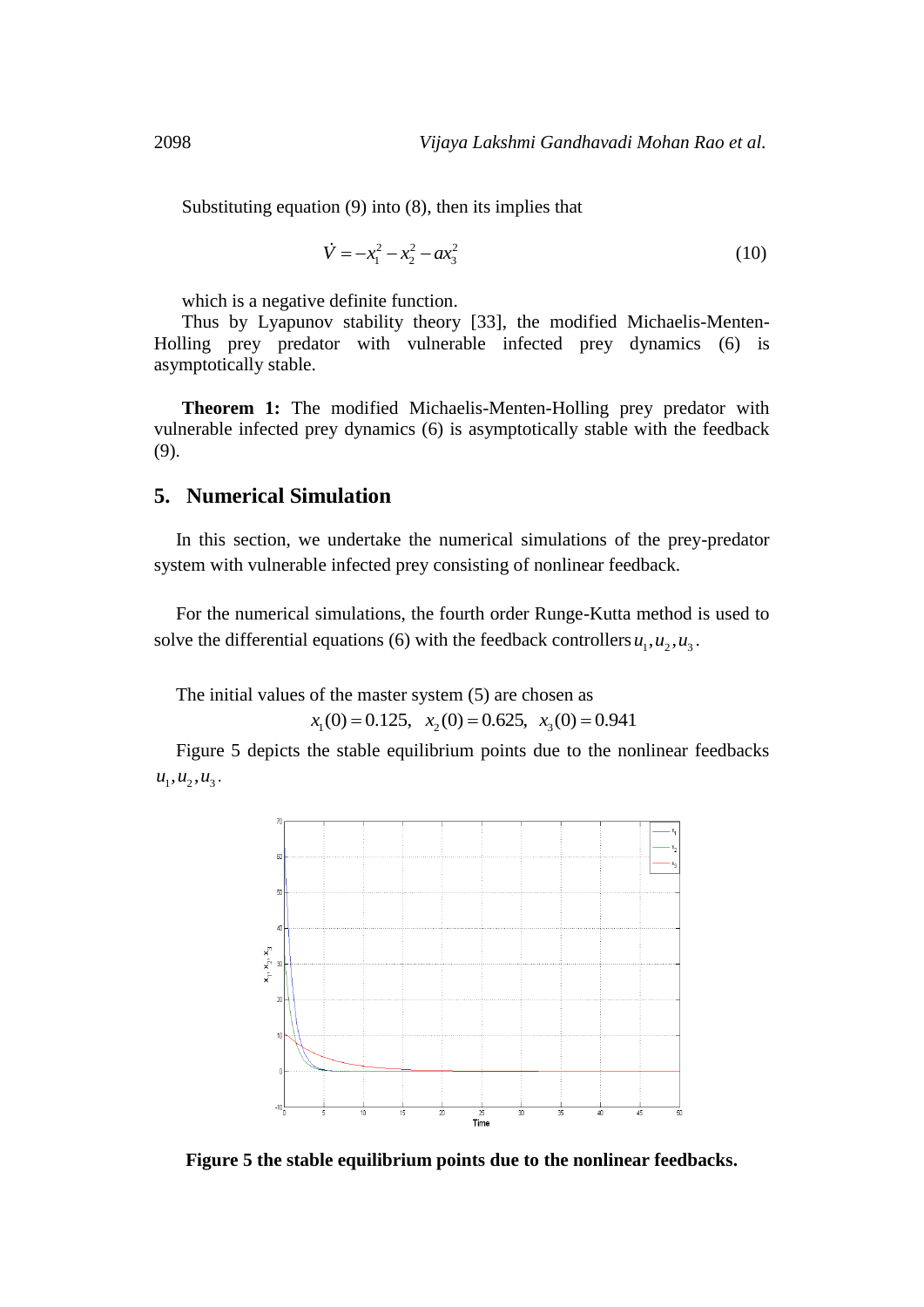### **6. Conclusion**

In this paper, we proposed a mathematical model to study the effect of susceptible, infected (SI) prey and the predator interactions by introducing Michaleis – Menten – Holling functional response as a dynamical system. We show that the three species prey-predator populations can be asymptotically stabilized using a nonlinear feedback control inputs, that is, the system (6) is examined via the techniques of global asymptotic stability analysis by constructing Lyapunov function. Numerical simulations were done to observe the effect of the disease on the three species and diagrams were presented which are supporting our results.

### **References**

[1] Agiza. H. N, Elabbasy. E. M, EK-Metwally,Elsadany. A. A, *Chaotic dynamics of a discrete prey-predator model with Holling type II,* Nonlinear analysis: Real world applications 10 (2009), pp.116-129. <http://dx.doi.org/10.1016/j.nonrwa.2007.08.029>

[2] Aziz-Alaoui. M.A and Daher Okiye. M, *Boundedness and global stability for a predator-prey model with modified Leslie-gower and Holling-type II schemes,*  Applied Mathematics Letters 16 (2003), pp.1069-1075. [http://dx.doi.org/10.1016/s0893-9659\(03\)90096-6](http://dx.doi.org/10.1016/s0893-9659%2803%2990096-6) 

[3] Baba I. Camara and Moulay A. Aziz-Alaoui, *Complexity in a prey predator model*, International conference in honor of Claude Lobry, Vol.9 (2008), pp.109- 122.

[4] Debasis mukherjee, Prasenjit das and Dipak kesh, *Dynamics of a plantherbivore model with Holling type II functional response.*

[5] Hongying lu and Weiguo wang, *Dynamics of a delayed discrete semi-ratio dependent predator-prey system with Holling type IV functional response,*  Advances in difference equations (2011), pp.3-19. <http://dx.doi.org/10.1186/1687-1847-2011-7>

[6] Lei zhang, Weiming wang, Yakui xue and Zhen jin, *Complex dynamics of a Holling-type IV predator-prey model,* (2008), pp.1-23.

[7] Manju Agarwal, Rachana Pathak, *Harvesting and hopf bifurcation in a preypredator model with Holling type IV functional response*, International Journal of Mathematics and Soft Computing, Vol.2, No.1 (2012), pp.83-92.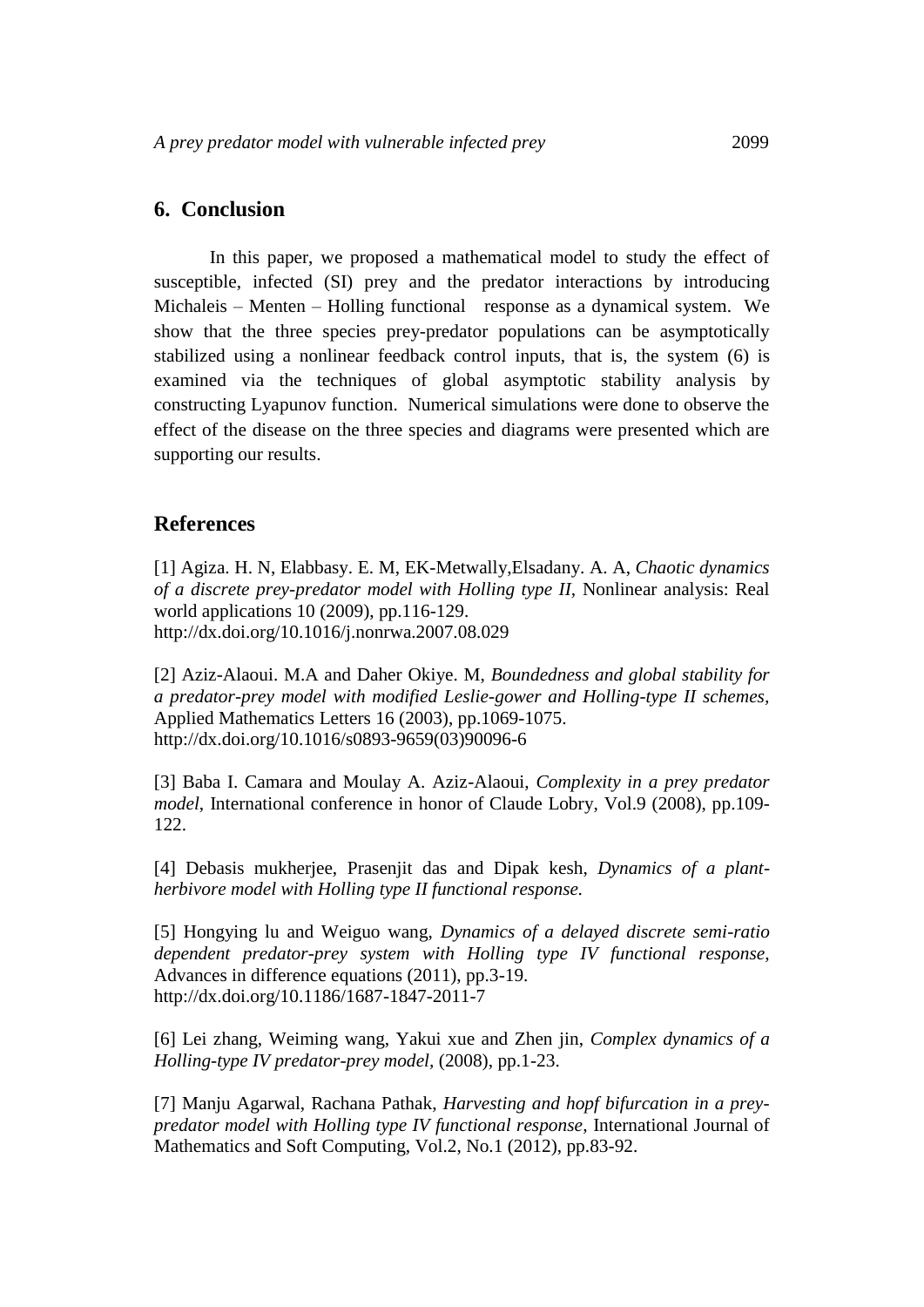[8] Moghadas. S.M, and Corbett. B.D, *Limit cycles in a generalized Gause-type predator-prey model,* Chaos, Solitons and Fractals 37 (2008), pp.1343-1355. <http://dx.doi.org/10.1016/j.chaos.2006.10.017>

[9] Shanshan chen, Junping shi and Junjie wei, *Global stability and hopf bifurcation in a delayed diffusive Leslie-gower predator-prey system,* International journal of bifurcation and chaos, Vol.22, No.3 (2012), pp.1-11. <http://dx.doi.org/10.1142/s0218127412500617>

[10] Shanshan chen, Junping shi, Junjie wei, *The effect of delay on a diffusive predator-prey system with Holling type-II predator functional response,*  Communications on pure and applied analysis, Vol.12, No.1 (2013), pp.481-501. <http://dx.doi.org/10.3934/cpaa.2013.12.481>

[11] Shigui Ruan and Dongmei Xiao, *Global analysis in a predator-prey system with nonmonotonic functional response,* Society for industrial and applied mathematics, Vol.61, No.4 (2001), pp.1445-1472. <http://dx.doi.org/10.1137/s0036139999361896>

[12] Tianwei zhang, Xiaorong gan, *Existence and permanence of almost periodic solutions for Leslie-Gower predator-prey model with variable delays,* Electronic Journal of Differential Equations, No.105 (2013), pp. 1-21.

[13] Wen Zhang, Haihong Liu, Chenglin Xu, *Bifurcation analysis for a Lesliegower predator-prey system with time delay,* International Journal of Nonlinear Science, Vol.15, No.1 (2013), pp.35-44.

[14] Yujing Gao, *Dynamics of a ratio-dependent predator-prey system with a strong Allee effect,* Discrete and Continuous Dynamical Systems series B, Vol.18, No.9 (2013), pp.2283-2313. <http://dx.doi.org/10.3934/dcdsb.2013.18.2283>

[15] Zhang Zi-zhen, Yang Hui-zhong, *Hopf bifurcation in a delayed predatorprey system with modified Leslie-gower and Holling type III schemes,* Acta Automatica Sinica, Vol.39, No.5 (2013), pp.610-616. <http://dx.doi.org/10.3724/sp.j.1004.2013.00610>

[16] Athul Johri, Neethu Trivedi, Anjali Sisodiya, Bijendra sing and Suman Jain, *Study of a prey-predator model with diseased prey,* Int. J. Contemp. Math. Sciences, Vol.7, No.10 (2012), pp.489-498.

[17] Sunitha Gakkhar, Ra`id Kamel Naji, *Chaos in three species ratio dependent food chain,* Chaos, Solitons and Fractals (2002) 14, pp.771-778. [http://dx.doi.org/10.1016/s0960-0779\(02\)00038-3](http://dx.doi.org/10.1016/s0960-0779%2802%2900038-3) 

[18] Sunitha Gakkhar, Brahampal Singh, *Complex dynamic behavior in a food*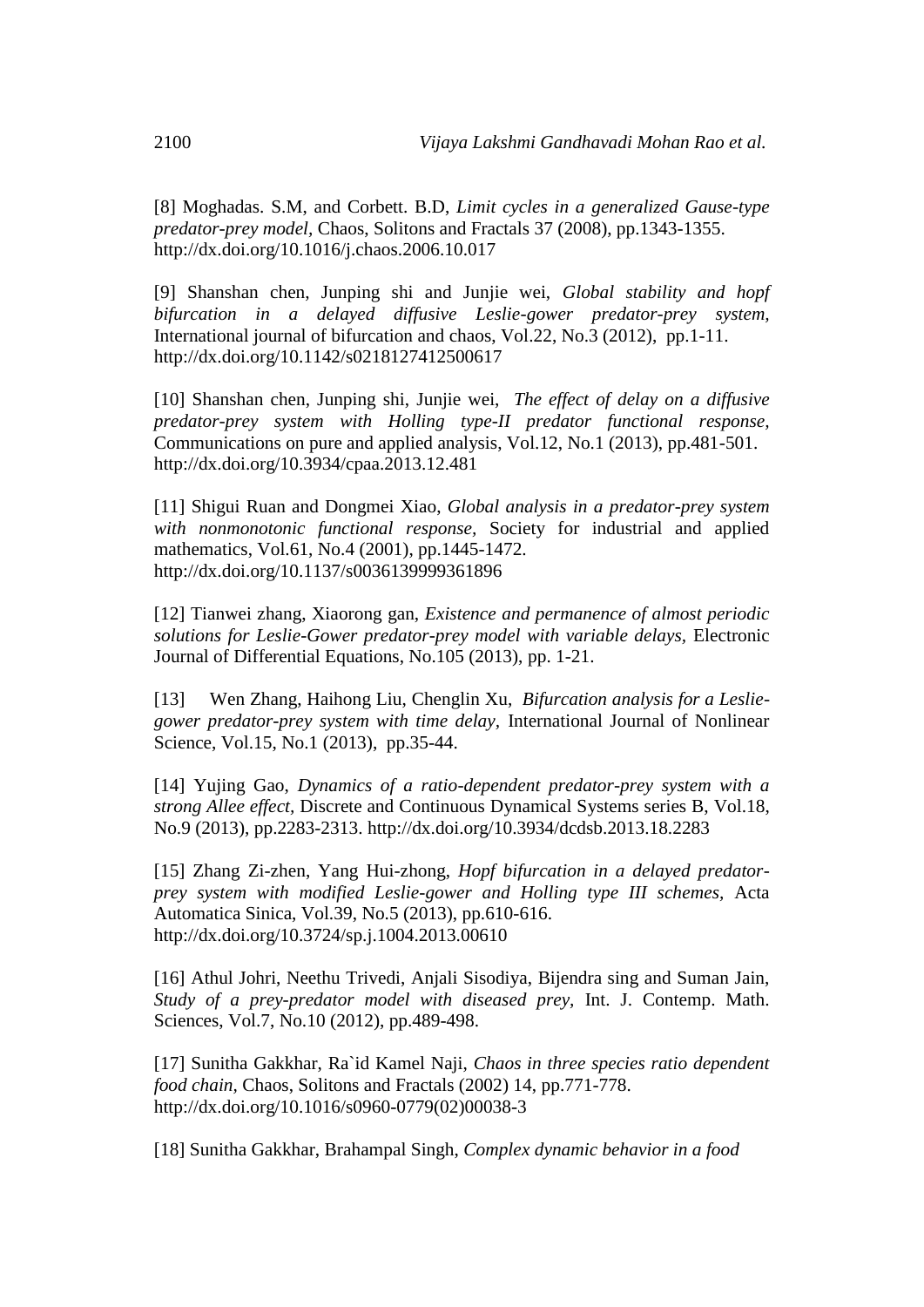*web consisting of two preys and a predator,* Chaos, Solitons and Fractals (2005) 24, pp.789-801. <http://dx.doi.org/10.1016/j.chaos.2004.09.095>

[19] Sunitha Gakkhar, Brahampal Singh, Raid Kamel Naji, *Dynamical behaviour of two predators competing over a single prey,* Biosystems (2007) 90, pp.808- 817. <http://dx.doi.org/10.1016/j.biosystems.2007.04.003>

[20] Sunitha Gakkhar, Brahampal Singh, *The dynamics of a food web consisting of two prey and a harvesting predator,* Chaos, Solitons and Fractals (2007) 34, pp.1346-1356. <http://dx.doi.org/10.1016/j.chaos.2006.04.067>

[21] Shuwen zhang, Lansun chen, *A Holling II functional response food chain model with impulsive perturbation,* Chaos, Solitons and Fractals (2005) 24, pp. 1269-1278. <http://dx.doi.org/10.1016/j.chaos.2004.09.051>

[22] Shuwen zhang, Fengyan Wang, Lansun Chen, *A food chain model with impulsive perturbations and Holling IV functional response,* Chaos, Solitons and Fractals (2005) 26, pp. 855-866. <http://dx.doi.org/10.1016/j.chaos.2005.01.053>

[23] Abdelilah Kaddar, Abdelhadi Abta, Hamad Talibi Alaoui, *A comparisonof delayed SIF and SEIR epidemic models,* Nonlinear Analysis, Modelling and Control, Vol.16, No.2 (2011) pp.181-190.

[25] O.P. Misra, Pramod Kushwah, Chhatrapal Singh Sikarwar, *Effect of exotic species on a system of native prey-predator populations: A model,* American Journal of Computational and Applied Mathematics, 2(6) (2012), pp. 290-299. <http://dx.doi.org/10.5923/j.ajcam.20120206.07>

[26] Sudipa Chauhan, Om Prakash Misra, Joydip Dhar, *Stability analysis of SIR model with vaccination,* American Journal of Computational and Applied Mathematics, 4(1) (2014), pp.17-23.

[27] Pierre Auger, Rachid Mchich, Tanmay Chwodhury, Gauthier Sallet, Maurice Tchuente, Joydev Chattopadhyay, *Effects of disease affecting a predator on the dynamics of a predator-prey system,* Journal of Theoretical Biology, 258 (2009), pp.344-351. <http://dx.doi.org/10.1016/j.jtbi.2008.10.030>

[28] Sundarapandian, V., Suresh, R., (2010) "New results on the global chaos synchronization for Liu-Chen-Liu and Lu chaotic systems," PEIE 2010, CCIS Vol. 102, Springer-Verlag Berlin Heidelberg, 20–27. [http://dx.doi.org/10.1007/978-3-642-15739-4\\_4](http://dx.doi.org/10.1007/978-3-642-15739-4_4) 

[29] Sundarapandian, V., Suresh, R., (2012) "Hybrid synchronization of Arneodo and Rossler chaotic systems by active nonlinear control," CCSIT 2012, Part-I, LNICST Vol. 84, Springer Heldelberg, Dordrecht, London, Newyork, 73–82.